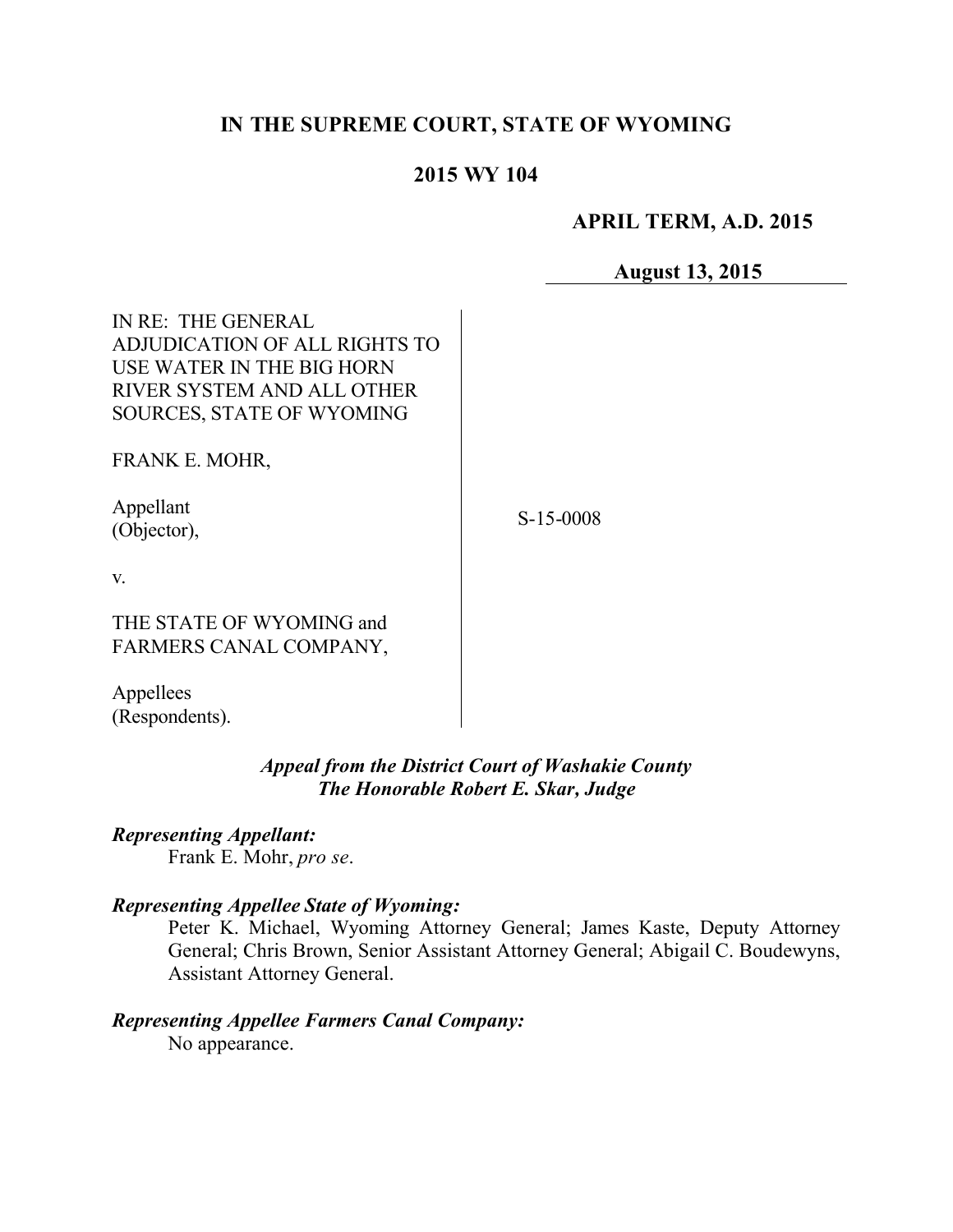# *Before BURKE, C.J., and HILL, KITE\*, DAVIS, and FOX, JJ.*

\*Justice Kite retired effective August 3, 2015.

**NOTICE: This opinion is subject to formal revision before publication in Pacific Reporter Third. Readers are requested to notify the Clerk of the Supreme Court, Supreme Court Building, Cheyenne, Wyoming 82002, of any typographical or other formal errors so that correction may be made before final publication in the permanent volume.**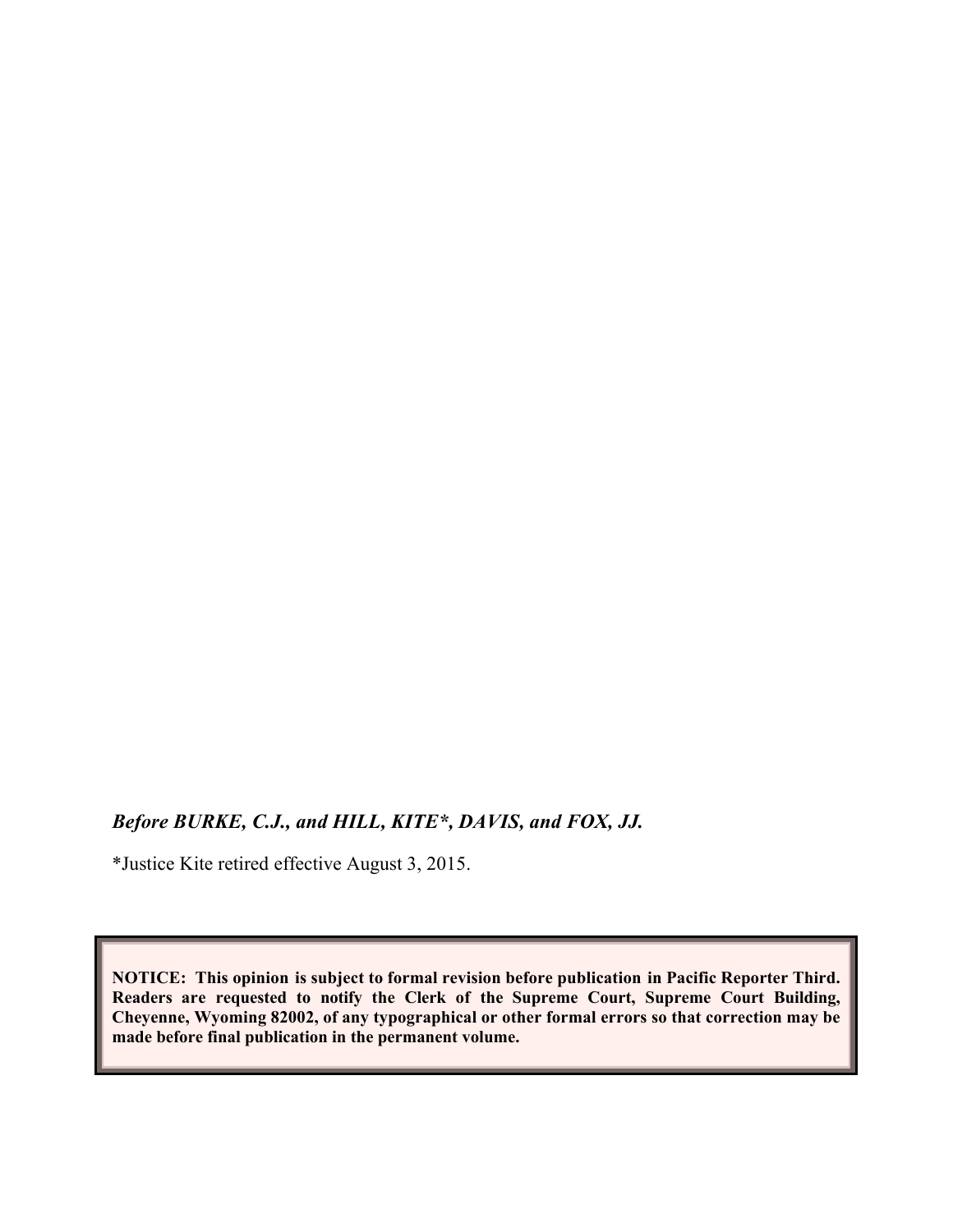#### **FOX, Justice.**

[¶1] In the final phase of the general adjudication of water rights in the Big Horn River, the Wyoming Board of Control (the Board) recommended elimination of certain unused and unadjudicated water rights under Farmers Canal Permit 854 (Farmers Canal Permit), including the rights to irrigate Tract 109, now owned by Appellant Frank E. Mohr. Since at least 1922, Tract 109 has been irrigated under Permit 3712E (the Perkins Ditch Enlargement). In conjunction with his application for that permit, Mr. Mohr's predecessor submitted his affidavit acknowledging that water under the Farmers Canal Permit had not been put to beneficial use on Tract 109, and relinquishing his right to water under that permit. The Special Master and the district court found that relinquishment of the Farmers Canal Permit by Mr. Mohr's predecessor was final and not subject to attack by Mr. Mohr. Mr. Mohr argues on appeal that his predecessor's actions did not eliminate the Farmers Canal right, and he asserts a multitude of procedural errors by the district court. We affirm.

### *ISSUES*

[¶2] Although Mr. Mohr asserts numerous issues, we can discern and will address the following:

1. Is Mr. Mohr bound by the acts of his predecessor-in-interest and the previous adjudication of water rights to Tract 109?

2. Did the district court give Mr. Mohr a fair opportunity to present his case in accordance with the Wyoming Rules of Civil Procedure?

# *FACTS*

[¶3] In 1977, the Wyoming Legislature authorized the general adjudication of "the nature, extent, and relative priority of the water rights of all persons" in the Big Horn River system. Wyo. Stat. Ann. § 1-37-106 (LexisNexis 2015). The Big Horn adjudication was divided into three phases:

> The focus of the first phase was on the claims of the United States of America and the Shoshone and Arapaho Tribes regarding reserved water rights on the Wind River Indian Reservation and any other water rights established by federal law. The second phase was to focus upon the consideration of claims asserted by non-Indian successors in interest to lands within the Wind River Indian Reservation that once had been owned by Indian allottees and subsequently conveyed. The third phase was reserved for litigation of all claims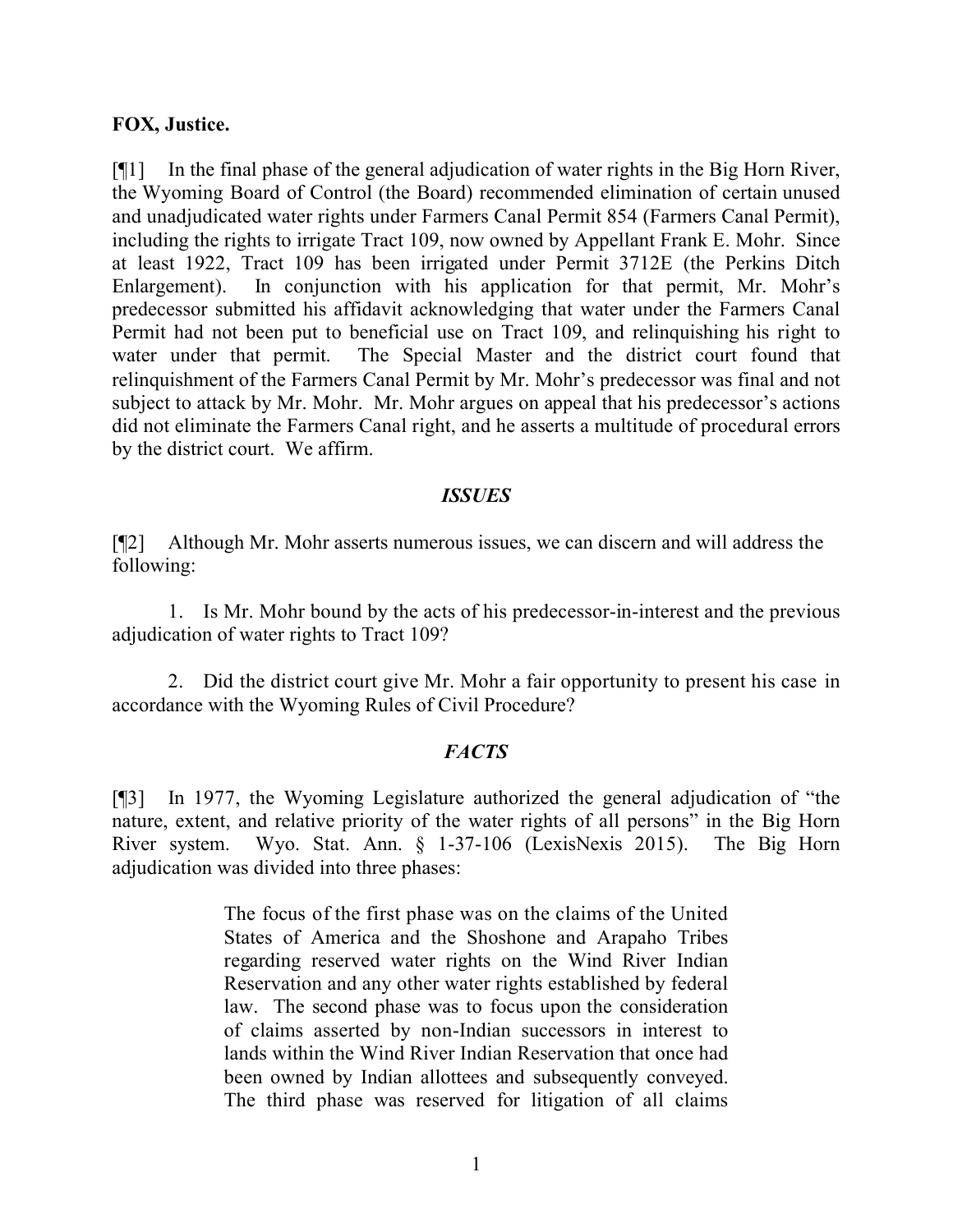founded on state court decrees, state certificates of appropriation, state permits that had not been cancelled, or any additional state claims otherwise represented.

*In re General Adjudication of All Right to Use Water in Big Horn River System*, 803 P.2d 61, 65 (Wyo. 1990) (*Big Horn II*). Mr. Mohr's appeal comes to us under Phase III, and concerns the elimination of an uncancelled permit.

[¶4] The Farmers Canal Permit was filed on November 21, 1894, by "Richard L. Preator in the name of and for the Farmers Canal Company," for irrigation, mill, and domestic purposes. The permit originally sought water to irrigate 14,353.81 acres from the Greybull River, including 161.73 acres, now known as Tract 109, and currently owned by Mr. Mohr. Over the years, the Board adjudicated 9,214.81 of the acres identified in the Farmers Canal Permit, but no Farmers Canal water was ever adjudicated for Tract 109.

[¶5] In November 1916, Levi Johnson, Mr. Mohr's predecessor-in-interest to Tract 109, signed an application for the Perkins Ditch Enlargement for the purpose of irrigating Tract 109 and for domestic use. In conjunction with his application, Mr. Johnson executed the following affidavit:

> I, Levi Johnson of Burlington, County of Big Horn, State of Wyoming, being first duly sworn according to law depose and say, that the water from the Farmers' Canal under Permit No. 854 has never, to my knowledge, been applied to the land known as Tract No. 109, Twp. 51 North, Range 96 West as according to the terms of the permit and further, prior to purchasing the above land, it has not been irrigated for a continuous period for five years since.

> The deponent further says that it is his belief that the said Permit No. 854 covering Tract No. 109 is not in good standing and further asks that said Permit No. 854 be cancelled so far as effecting Tract No. 109 said township and range above written.

> The deponent further says that he is the sole owner of the within described land.

The affidavit was filed, but the State did not remove references to Tract 109 in the Farmers Canal Permit or otherwise formalize the requested cancellation.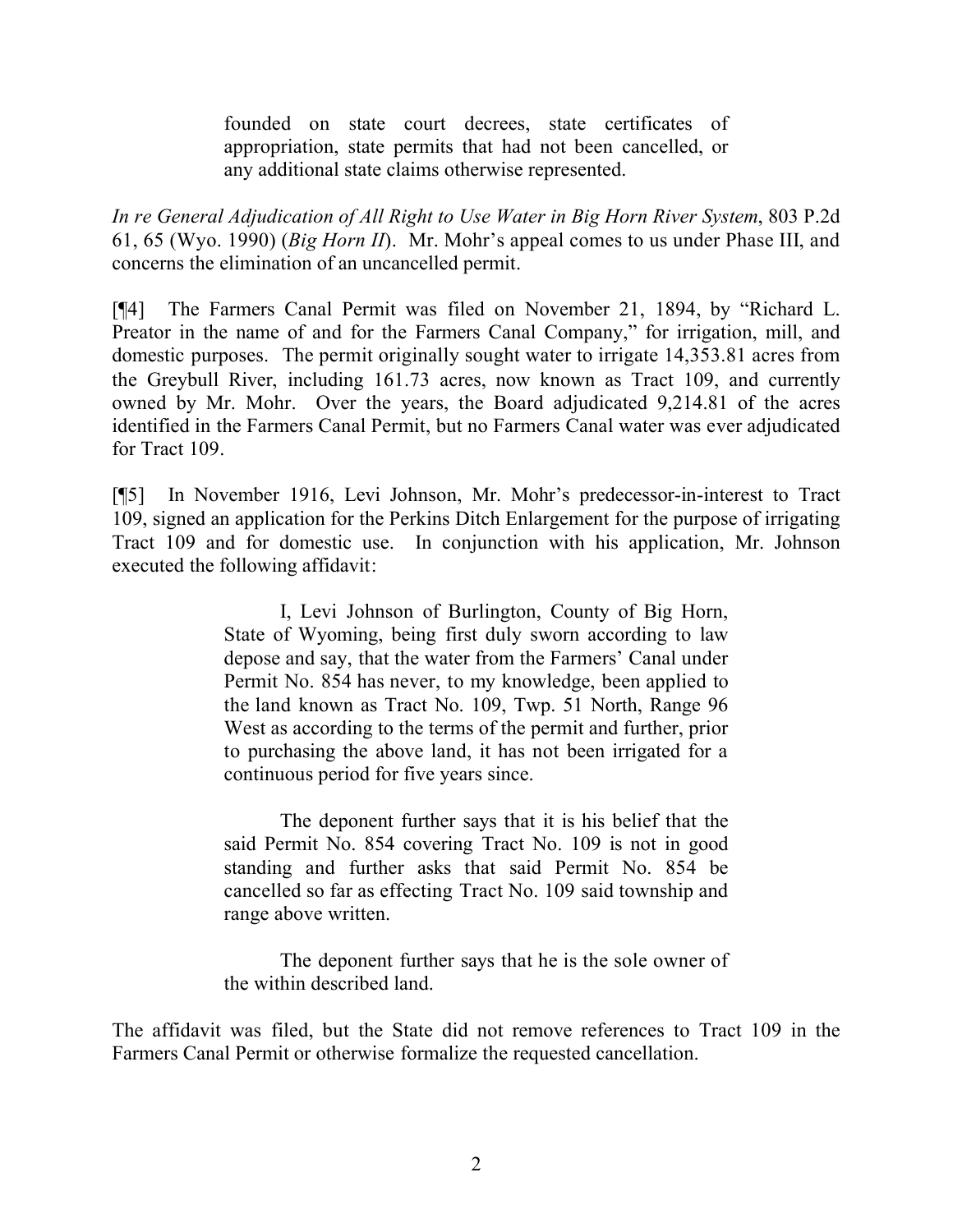[¶6] The State Engineer issued a permit for the Perkins Ditch Enlargement in December 1916. Construction began in May 1917, was completed in October 1920, and water was put to beneficial use on Tract 109 through the ditch in September 1921. Mr. Johnson submitted a *Proof of Appropriation*, and the Board subsequently issued a *Certificate of Appropriation of Water* to Tract 109 under the Perkins Ditch Enlargement. The certificate provided for 2.31 cubic feet per second (cfs) of water for 161.73 acres in Tract 109 with a priority date of August 8, 1916. Through a series of subsequent changes to points of diversion and means of conveyance, Tract 109 continues to receive water under the Perkins Ditch Enlargement, though since at least 1942 it has been delivered via the Farmers Canal.

[¶7] In accordance with Phase III procedures for the Big Horn River General Adjudication, the Board inspected unadjudicated water rights under the Farmers Canal Permit, and in May 1992, the following report was transmitted to the Board's Division III Supervisor:

> Of the 14,257.61 acres permitted, 9,239.41 acres, stock and domestic use (not permitted) are adjudicated (includes 75 acres misadjudicated and 60 acres over-adjudicated), leaving 5153.2 acres and mill use unadjudicated. Much of this unadjudicated acreage is adjudicated under other permits from the same source and other sources as tabulated on the attached sheet.

. . . .

The remaining unadjudicated acreage (5153.2 acres) is recommended for elimination.

The attachment to the report identified Tract 109 as adjudicated under the Perkins Ditch Enlargement.

[¶8] In 2008, the Administrator for the Big Horn River General Adjudication recommended eliminating the unadjudicated acreage from the Farmers Canal Permit, including Tract 109. The recommendations were provided to the Farmers Canal Company, which then forwarded the notice to each landowner in accordance with the Big Horn River General Adjudication procedures. Nine appropriators filed objections to the report, including Mr. Mohr. In response to the objections, the State Engineer's staff conducted further inspection of the unadjudicated lands under the Farmers Canal Permit and submitted an amended report to the district court for adjudication. Though the amended report resolved most objections, it still recommended elimination of Tract 109, and Mr. Mohr continued to object.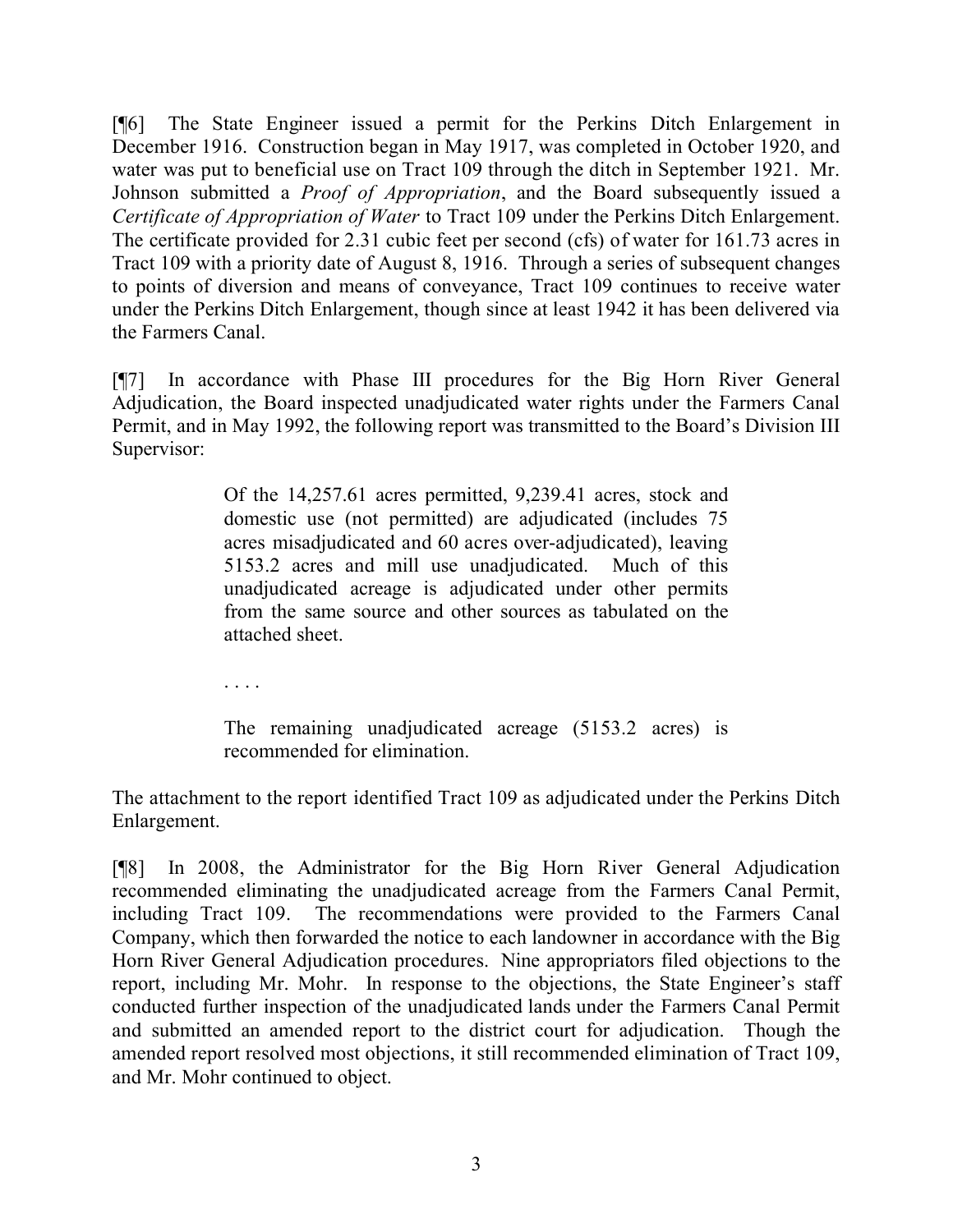[¶9] The Special Master held a two-day hearing on Mr. Mohr's objection in February 2010. At the hearing, Mr. Mohr admitted that Tract 109 had never been adjudicated under the Farmers Canal Permit, but was adjudicated under the Perkins Ditch Enlargement with a priority date of 1916. He also admitted that he currently irrigates Tract 109 with water permitted under the Perkins Ditch Enlargement Permit and conveyed via the Farmers Canal. Nevertheless, he contended that Levi Johnson's affidavit was signed without sufficient knowledge of what rights were being relinquished and therefore was ineffective to terminate Tract 109's right to Farmers Canal Permit water. The Big Horn Administrator testified that adjudicating the Farmers Canal Permit to apply to Tract 109 at this point in time would "create a double right on the same system on the same tract of lands[,]" and it would "create[] a water conflict on the ground, in addition to the paper record."

[¶10] In her Report and Recommendation to the district court, the Special Master recommended elimination of Tract 109 from the Farmers Canal Permit and concluded:

> 8. A water right user, like a landowner, is bound by the actions of the previous landowner in title. Further, once a final decree/certificate is issued by the Wyoming Board of Control, such adjudication is deemed conclusive as to all prior appropriations, and estoppel from claiming greater rights exists. The actions by Levi Johnson, Mr. Mohr's predecessor in title, required actions before the Board of Control. The adjudication and certification of water rights for Tract 109 under Permit No. 3712E has already occurred. Levi Johnson removed all his claims for Tract 109 in the Farmers Canal, in order to achieve adjudication of the Enlargement of the Perkins Ditch. The previous landowner's actions regarding water supply for Tract 109 are binding on the property with regard to the water right serving such property. Arguments that Levi Johnson did so without knowledge of consequences are unpersuasive.

. . . .

12. In Mr. Mohr's case, his land, like all of Tract 109, has been historically irrigated under Permit No. 3712 Enl., under which his lands in Township 51 North, Range 96 West, Tract 109, Big Horn County, Wyoming, were adjudicated in 1922. While the means of conveyance of that water is currently via Farmers Canal, no Permit No. 854 water has been used to irrigate Mr. Mohr's lands since at least 1922. There is an overlap or conflict which arises as a result of this and, for that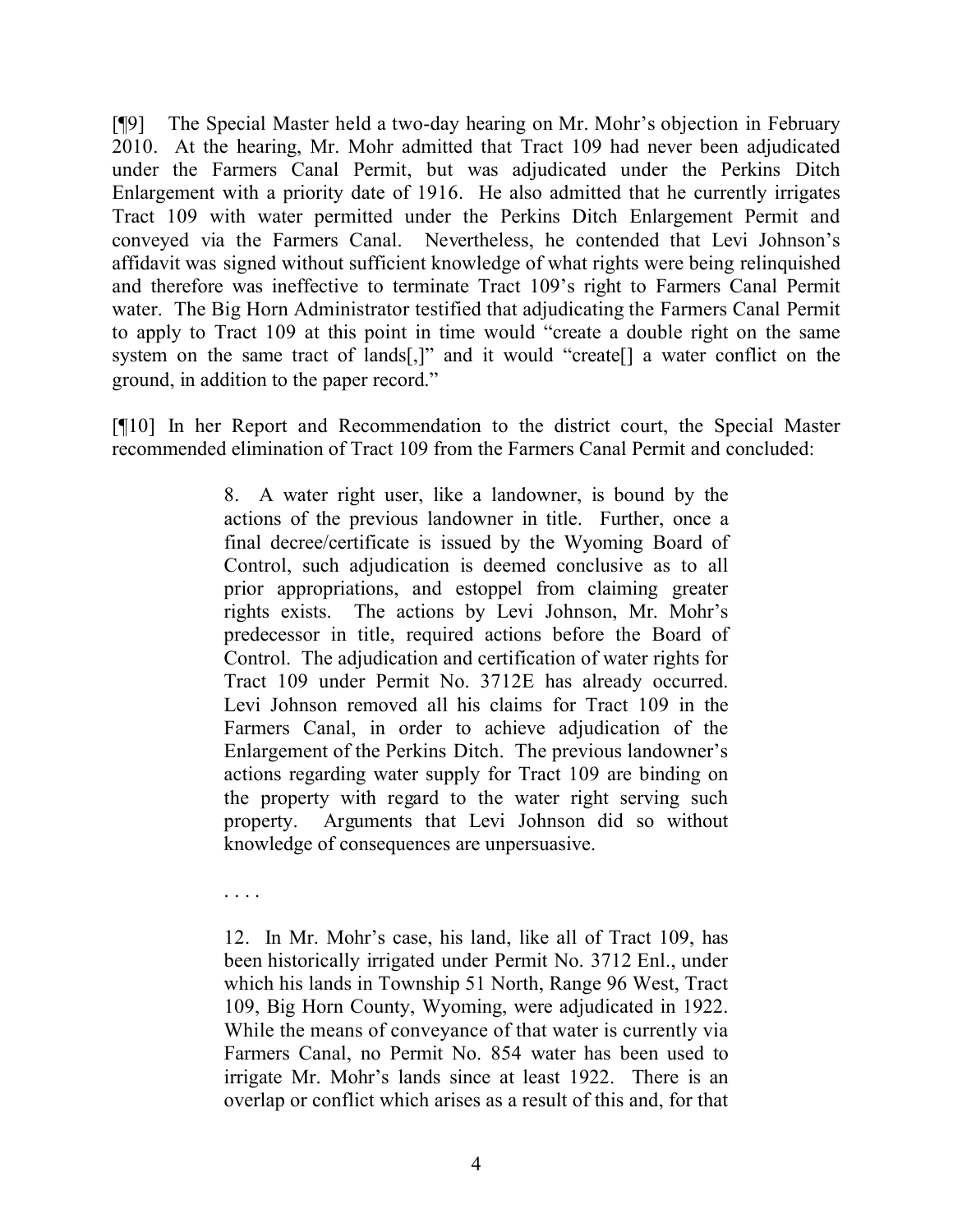reason, Mr. Mohr's lands in Township 51 North, Range 96 West, Tract 109, Big Horn County, Wyoming should be eliminated from Permit No. 854.

(Internal citations omitted.) Mr. Mohr filed an objection to the Report and Recommendation, and requested a hearing with the district court.

[¶11] The district court approved the Special Master's Report and Recommendation, finding: "Since 1916 the lands of Mr. Mohr have been receiving water pursuant to the [Perkins Ditch Enlargement] and not the [Farmers Canal Permit]." It concluded "[t]hat Tract 109 owned by Mr. Mohr is serviced under the [Perkins Ditch Enlargement] and not the [Farmers Canal Permit]."

[¶12] Mr. Mohr responded by filing multiple motions objecting to the Special Master's Report and Recommendation. Several of the motions attacked generally the factual findings in the Special Master's Report and Recommendation, and several more argued that the State's failure to submit a final order within twenty days of the district court's December 6, 2010 decision letter violated W.R.C.P. 58(a). On June 2, 2011, the district court held a hearing on the motions and issued its final order adopting the Special Master's Report and Recommendation with a number of clerical changes. The district court also issued an order denying all of Mr. Mohr's motions. Following the hearing, Mr. Mohr filed approximately twenty motions, again attacking generally the findings of the Special Master adopted by the district court, alleging incompetence and fraud by the district court, requesting stays to the June 2, 2011 final order, and objecting to the district court's failure timely to enter a final judgment. On June 30, 2011, the district court issued an order affirming its previous June 2, 2011 order, explaining that the order technically was not final in the full scope of the Big Horn River General Adjudication and denying all of Mr. Mohr's motions. The district court also warned Mr. Mohr about submitting motions that "harass, cause unnecessary delay or needless increase to the costs of litigation[,]" and indicated the district court would "not tolerate any further demeaning pleadings[.]"

[¶13] Mr. Mohr filed approximately seven more motions between July 6 and July 22, 2011, arguing that the district court and the State misunderstood and misrepresented his argument during the adjudication and his requested hearings. On August 10, 2011, the district court denied all of Mr. Mohr's motions. Mr. Mohr attempted to appeal the district court's decisions to this Court, however his appeal was dismissed for lack of a final order in the Big Horn River General Adjudication.

[¶14] On September 5, 2014, the district court entered its Final Order for Phase III of the Big Horn River General Adjudication. Because many objectors were not served with the final order, the district court extended the appeal period, and Mr. Mohr timely filed his appeal during the extension.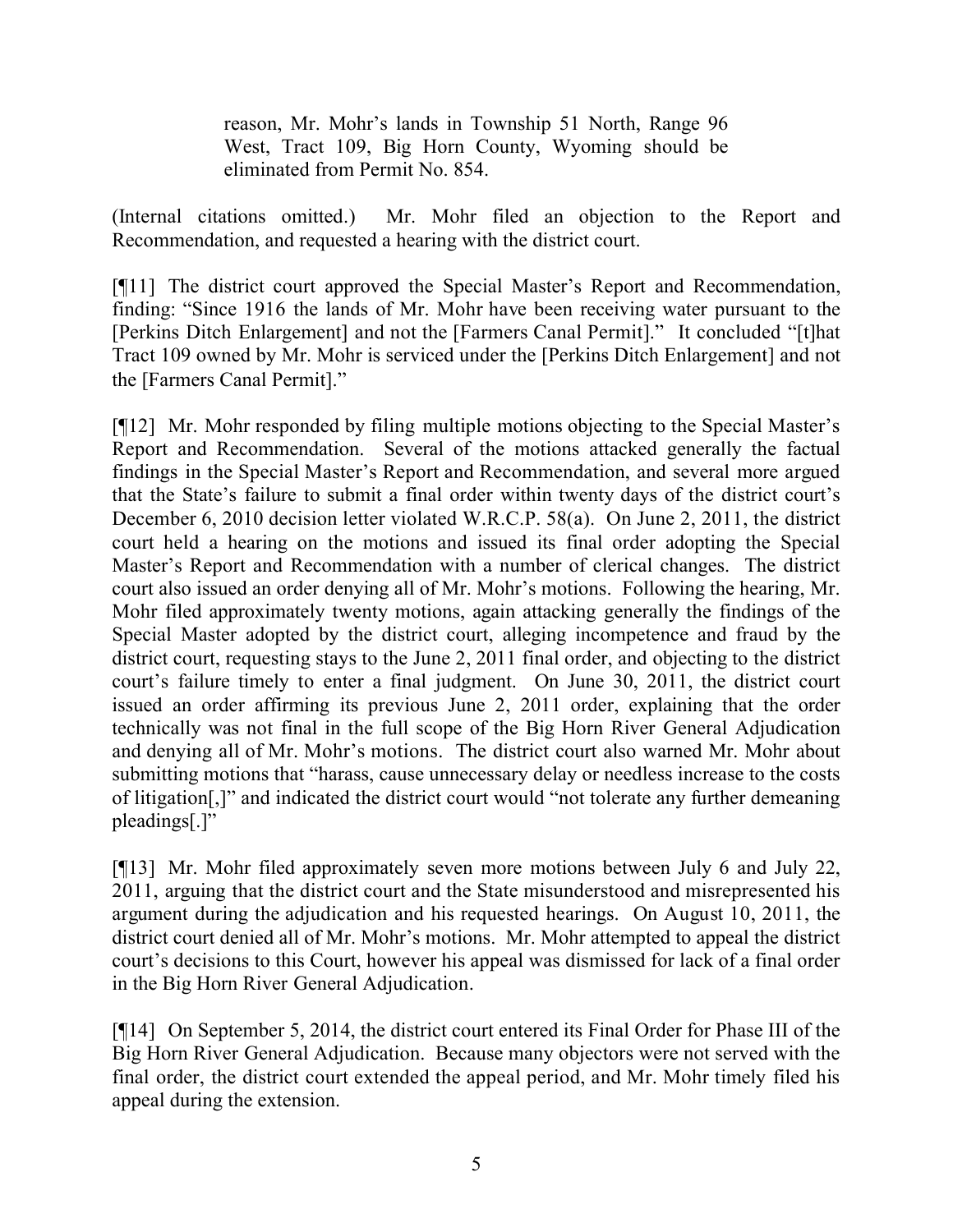#### *STANDARD OF REVIEW*

[¶15] Whether Mr. Mohr is bound by his predecessor's actions is a legal question which we review *de novo*. 1 *In re General Adjudication of All Rights to Use Water in the Big Horn River System*, 753 P.2d 76, 88-89 (Wyo. 1988) (*Big Horn I*), *abrogated on other grounds by Vaughn v. State*, 962 P.2d 149 (Wyo. 1998); W.R.C.P. 53(e); *see also* F.R.C.P. 53(f)(4) ("The court must decide de novo all objections to conclusions of law made or recommended by a master."). To the extent that Mr. Mohr challenges the factual findings of the Special Master, we review for clear error. W.R.C.P. 53(e)(2); *In re General Adjudication of All Rights to Use Water in Big Horn River System*, 2002 WY 89, ¶ 9, 48 P.3d 1040, 1045 (Wyo. 2002) (*Big Horn VI*).

[¶16] Mr. Mohr also presents approximately fourteen procedural issues, asserting generally that the district court failed to properly follow the Wyoming Rules of Civil Procedure. Interpretation of procedural rules is a question of law this Court reviews *de novo*. *Lavitt v. Stephens*, 2015 WY 57, ¶ 7, 347 P.3d 514, 517 (Wyo. 2015). However, as discussed *infra* ¶ 24, Mr. Mohr presents no cogent argument or pertinent authority to support these issues, and we therefore will not address them.

#### *DISCUSSION*

# *I. Is Mr. Mohr bound by the acts of his predecessor-in-interest and the previous adjudication of water rights to Tract 109?*

[¶17] Under administrative procedures adopted by Wyoming, water rights are perfected in three steps. First, a prospective user must apply for a permit to divert or impound state waters. Second, if the permit application is approved (upon a finding that water is available and other requirements are met), the applicant is authorized to construct diversion and/or storage structures, and to appropriate water through such structures, in accord with the permit's terms. Finally, upon presentation of proof of appropriation for beneficial use under a direct-flow permit or proof of construction under a reservoir permit, the Wyoming State Board of Control will issue a certificate formally confirming rights acquired under the permit, with a date of priority relating to the filing of the original permit application.

 $1$  Mr. Mohr does not dispute the finding of the Special Master that Tract 109 has been irrigated under the Perkins Ditch Enlargement since at least 1922.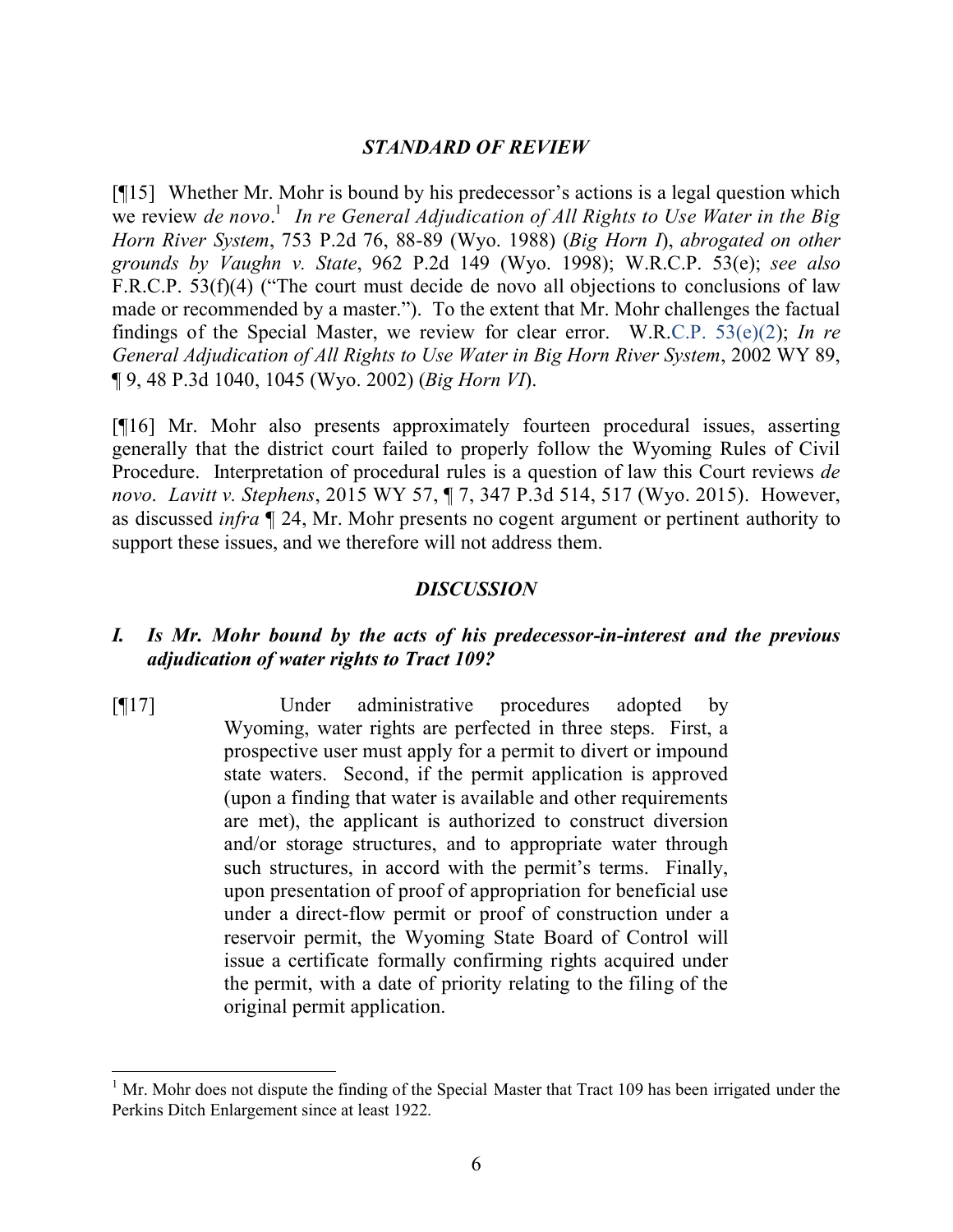*In re General Adjudication of All Rights to Use Water in Big Horn*, 2004 WY 21, ¶ 29, 85 P.3d 981, 989 (Wyo. 2004) (*Big Horn VII*) (internal citations omitted).

[¶18] The Farmers Canal Permit was properly applied for and issued by the State Engineer in 1894. However, the Special Master concluded that there was insufficient evidence to find that water had been put to beneficial use on Tract 109 from the Farmers Canal prior to 1942 when multiple water rights were consolidated at the Farmers Canal headgate. To the extent that Mr. Mohr's appeal challenges these findings, we find no clear error. Our own record review confirms that none of Mr. Mohr's affidavits, maps, or other certificates of appropriation for adjacent properties establish the application of water to beneficial use on Tract 109 from the Farmers Canal Permit prior to  $1916$ <sup>2</sup> Because no formal proof of appropriation or certificate of appropriation was ever issued for the Farmers Canal Permit in relation to Tract 109, it remained unperfected, or "inchoate." *Green River Dev. Co. v. FMC Corp*., 660 P.2d 339, 348 (Wyo. 1983). "An 'inchoate right' as distinguished from a 'vested right' is that which is not yet completed or finished." *Id*.

[¶19] The Perkins Ditch Enlargement followed a different trajectory and was perfected as to Tract 109 in 1922. The State Engineer conditioned the issuance of Mr. Johnson's permit on his execution of an affidavit waiving any existing rights in the Farmers Canal Permit.

[¶20] The State argues that the affidavit executed by Mr. Johnson is sufficient evidence of abandonment of the Farmers Canal Permit; however, the abandonment statutes in effect at the time, like those in effect today, envision a formal abandonment or forfeiture procedure before abandonment is accomplished, which never occurred here. 1890-91 Wyo. Sess. Laws; ch. 8, §§ 14, 16; 1907 Wyo. Sess. Laws, ch. 86, § 12; Wyo. Stat. Ann. §§41-3-401-402 (LexisNexis 2015).

[¶21] In the alternative, the State argues that Mr. Mohr's predecessor waived any right he had to water under the Farmers Canal Permit when, in order to obtain the Perkins Ditch Enlargement Permit, he submitted his affidavit requesting the Farmers Canal Permit be cancelled as to Tract 109.

> We have defined waiver as the intentional relinquishment of a known right that must be manifested in some unequivocal manner. "While the necessary intent for waiver may be implied from conduct, the conduct should speak the intent clearly." In addition, we have recognized

 <sup>2</sup> The dispute regarding pre-1916 beneficial use is not material to the dispositive issue in this case―whether Mr. Mohr's predecessor relinquished his rights under the Farmers Canal Permit when he sought and perfected his water right under the Perkins Ditch Enlargement.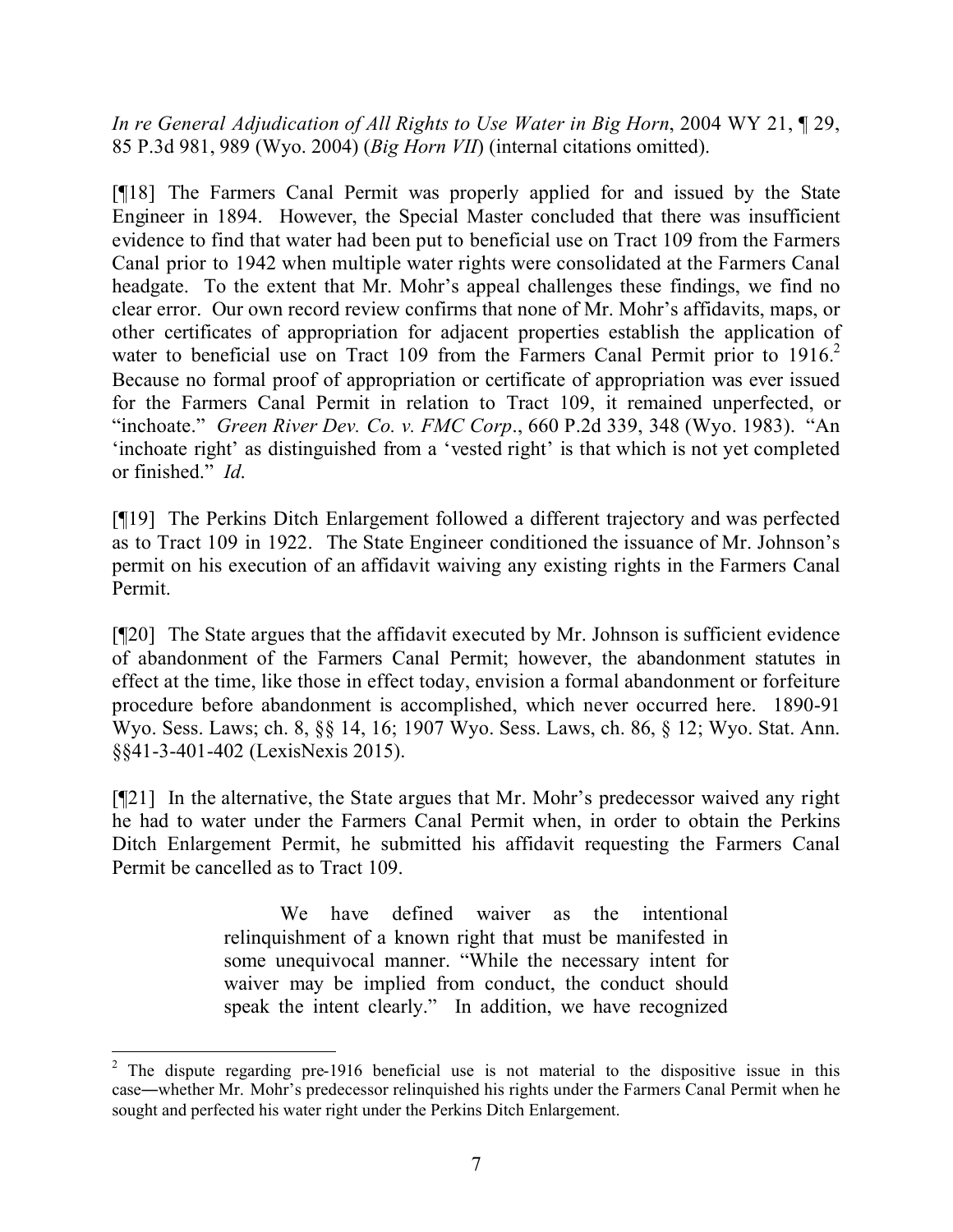that the three elements of waiver are: 1) an existing right; 2) knowledge of that right; and 3) an intent to relinquish it.

*Jensen v. Fremont Motors Cody, Inc.*, 2002 WY 173, ¶ 16, 58 P.3d 322, 327 (Wyo. 2002) (citations omitted). Here, Mr. Mohr's predecessor recognized his existing right to water under the Farmers Canal Permit, and clearly expressed his intent to relinquish it. He further manifested that intent by proceeding to perfect his water right under the Perkins Ditch Enlargement, and water has been supplied to Tract 109 under that Permit since at least 1922. Mr. Johnson's 1916 affidavit and subsequent actions to perfect the Perkins Ditch Enlargement effected a waiver of any right to water under the Farmers Canal Permit. Mr. Mohr is bound by the actions of his predecessor-in-interest. *Campbell v. Wyo. Dev. Co.*, 55 Wyo. 347, 100 P.2d 124, 138 (1940) (parties "are in no better position" than their predecessors).

[¶22] In *Green River Dev. Co.*, 660 P.2d at 349-50, we recognized the importance of observing the water permitting process and the critical final step of issuing a certificate of appropriation. Here, the Board issued a certificate of appropriation for Tract 109 in 1922, which served as the final determination of the water rights for that property (2.31 cfs for the 161.73-acre tract provides the statutory "duty of water," one cubic foot per second for each seventy acres of land. Wyo. Stat. § 41-4-317 (LexisNexis 2015)). Mr. Johnson, the owner of Tract 109, waived the right to water under the Farmers Canal Permit in 1916, and that decision was made final when the Perkins Ditch Enlargement certificate of appropriation was issued in 1922.

[¶23] We affirm the Special Master's Report and Recommendation and the district court's adoption of the Report and Recommendation eliminating Tract 109 from the Farmers Canal Permit.

# *II. Did the district court give Mr. Mohr a fair opportunity to present his case in accordance with the Wyoming Rules of Civil Procedure?*

[¶24] Mr. Mohr presents approximately fourteen procedural issues asserting generally that the district court failed to properly follow various Wyoming Rules of Civil Procedure. He provides no specific facts, analysis, or authorities explaining how the district court violated the rules. "[E]ven *pro se* litigants must present support for their arguments in order to succeed in their appeals." *Chapman v. State*, 2015 WY 15, ¶ 20, 342 P.3d 388, 394 (Wyo. 2015). "When a brief fails to present a valid contention supported by cogent argument or pertinent authority, 'we consistently have refused to consider such cases, whether the brief is by a litigant *pro se* or is filed by counsel.'" *Hamburg v. Heilbrun*, 889 P.2d 967, 968 (Wyo. 1995) (quoting *E.C. Cates Agency, Inc. v. Barbe*, 764 P.2d 274, 276 (Wyo. 1988)); *see also* W.R.A.P. 7.01. Furthermore, Mr. Mohr fails to articulate how he was harmed by the district court's alleged errors. "Any error, defect, irregularity or variance which does not affect substantial rights shall be